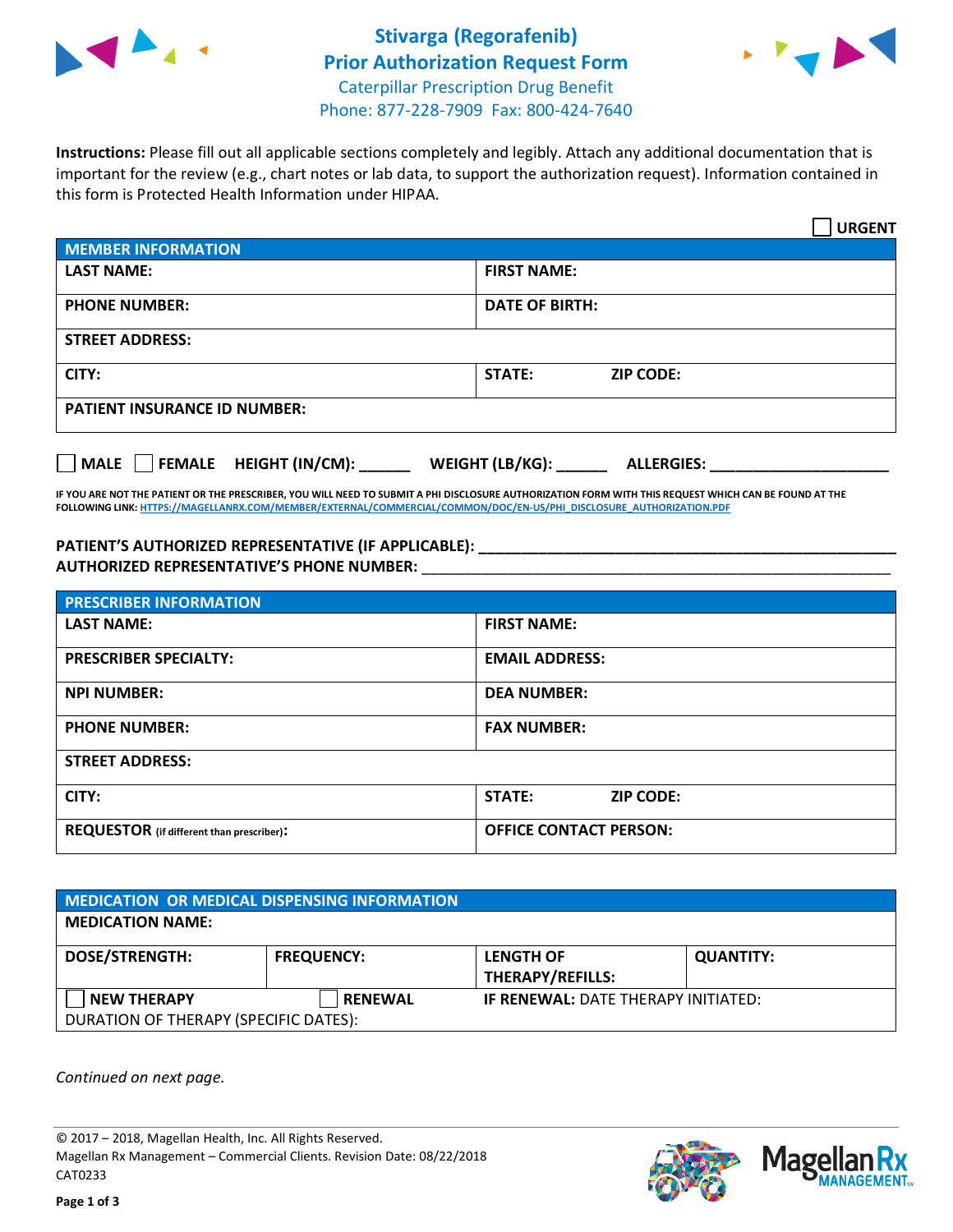



| <b>MEMBER'S LAST NAME:</b>                                                                                                                                                                                                                                | <b>MEMBER'S FIRST NAME:</b>                                                                     |                                                       |  |  |
|-----------------------------------------------------------------------------------------------------------------------------------------------------------------------------------------------------------------------------------------------------------|-------------------------------------------------------------------------------------------------|-------------------------------------------------------|--|--|
|                                                                                                                                                                                                                                                           | 1. HAS THE PATIENT TRIED ANY OTHER MEDICATIONS FOR THIS CONDITION?                              | YES (if yes, complete below)<br><b>NO</b>             |  |  |
| <b>MEDICATION/THERAPY (SPECIFY</b><br>DRUG NAME AND DOSAGE):                                                                                                                                                                                              | <b>DURATION OF THERAPY (SPECIFY</b><br>DATES):                                                  | <b>RESPONSE/REASON FOR</b><br><b>FAILURE/ALLERGY:</b> |  |  |
|                                                                                                                                                                                                                                                           |                                                                                                 | <b>ICD-10:</b>                                        |  |  |
| <b>2. LIST DIAGNOSES:</b><br>□ Gastrointestinal stromal tumors (GIST)<br>□ Hepatocellular carcinoma<br>□ Metastatic colorectal cancer<br>□ Other Diagnosis________________ICD-10 Code(s):______________                                                   |                                                                                                 |                                                       |  |  |
| PRIOR AUTHORIZATION.                                                                                                                                                                                                                                      | 3. REQUIRED CLINICAL INFORMATION: PLEASE PROVIDE ALL RELEVANT CLINICAL INFORMATION TO SUPPORT A |                                                       |  |  |
|                                                                                                                                                                                                                                                           |                                                                                                 |                                                       |  |  |
| For gastrointestinal stromal tumors (GIST), answer the following:<br>Is the patient's disease locally advanced and unresectable? $\square$ Yes $\square$ No<br>Has the patient had a previous trial of Gleevec (imatinib)?* $\Box$ Yes $\Box$ No          |                                                                                                 |                                                       |  |  |
| Has the patient had a previous trial of Sutent (sunitinib)?* $\Box$ Yes $\Box$ No<br>*Please submit documentation.                                                                                                                                        |                                                                                                 |                                                       |  |  |
| For hepatocellular carcinoma, answer the following:<br>Has the patient previously failed therapy with at least 800mg/day of sorafenib (Nexavar)?* $\Box$ Yes $\Box$ No<br>*Please provide documentation of patient's previous use of sorafenib (Nexavar). |                                                                                                 |                                                       |  |  |
| For metastatic colorectal cancer, answer the following:<br>Has the patient been previously treated with FOLFOX (leucovorin + fluorouracil + oxaliplatin)? $\Box$ Yes $\Box$ No<br>*Please provide documentation of patient's previous use.                |                                                                                                 |                                                       |  |  |
| Has the patient been previously treated with an anti-VEGF therapy such as bevacizumab (Avastin) or aflibercept<br>(Eylea)? □ Yes □ No<br>*Please provide documentation of patient's previous use.                                                         |                                                                                                 |                                                       |  |  |
| Has the patient been previously treated with FOLFIRI (fluorouracil + leucovorin + irinotecan)? $\Box$ Yes $\Box$ No<br>*Please provide documentation of patient's previous use.                                                                           |                                                                                                 |                                                       |  |  |
| Does the patient have the KRAS-wild type? $\square$ Yes $\square$ No                                                                                                                                                                                      |                                                                                                 |                                                       |  |  |
| Has the patient been previously treated with an anti-EGFR therapy (e.g., Vectibix [panitumumab], Erbitux<br>[cetuximab])? □ Yes □ No<br>*Please provide documentation of patient's previous use.                                                          |                                                                                                 |                                                       |  |  |

© 2017 – 2018, Magellan Health, Inc. All Rights Reserved. Magellan Rx Management – Commercial Clients. Revision Date: 08/22/2018 CAT0233